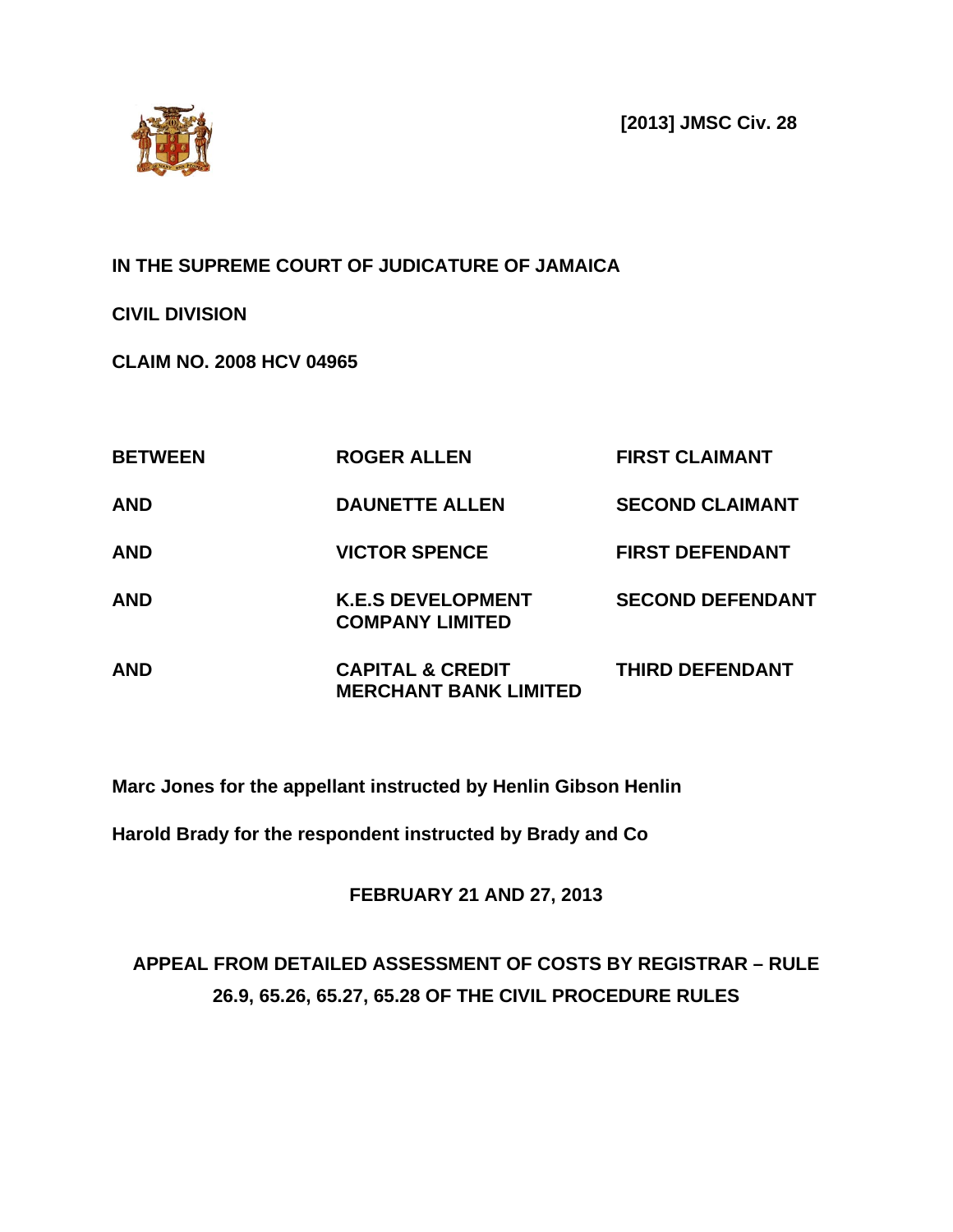#### **SYKES J**

**[1]** This is an appeal brought against a detailed assessment of costs conducted by the Registrar of the Supreme Court. This is permitted by rule 65.26 of the Civil Procedure Rules (CPR). The rule states that either the receiving party (to whom costs have been awarded) or the paying party (against whom costs have been awarded) 'may appeal against a decision of a registrar in the taxation of proceedings.'

**[2]** What are the guiding principles in appeals in these kinds of cases? In the view of this court, it is important to recall that the assessment of costs is not capable of exactness. It is largely a matter of judgment on the part of the taxing officer, who in this case, has far more experience than perhaps many if not most of the judges of this court. This is what she does daily. Thus, the principle is that unless it can be shown that she made an error of principle, or the interpretation of some legal principle, or she omitted material considerations or included immaterial considerations appeals against her decision should not be entertained. This is the principle gleaned from the cases referred to below.

**[3]** An appeal is not to be used to secure a second review of the bill of costs. Great regard should be had to the competence and practical experience of the Registrar in this area. Unless an error of principle, interpretation or serious error in the exercise of the discretion, appeal against the Registrar's taxation is unlikely to be successful. As Buckley J pointed out in **Mealing-McLeod v The Common Professional Examination Board** [2000] 2 Costs LR 223; All England Official Transcripts (1997 – 2008) (delivered March 30, 2000), an appeal is not to be used 'to add a little bit here or knock off a little there.' His Lordship added that 'in the absence of some sensible and significant complaint' permission to appeal should not be granted. In Jamaica, there is no need to seek permission to appeal but the sentiment expressed, would, in the view of this court, apply to appeals from the Registrar's taxation of costs.

**[4]** A view similar to that expressed in paragraph one of these reasons for judgment was stated by Lawrence Collins J in **Orwin v British Coal Corporation and others**  [2003] EWHC 575 (Ch). In that case, the costs judge reduced counsel's fees from £15,500.00 to £5,000.00. Fees for settling the chronology and skeleton arguments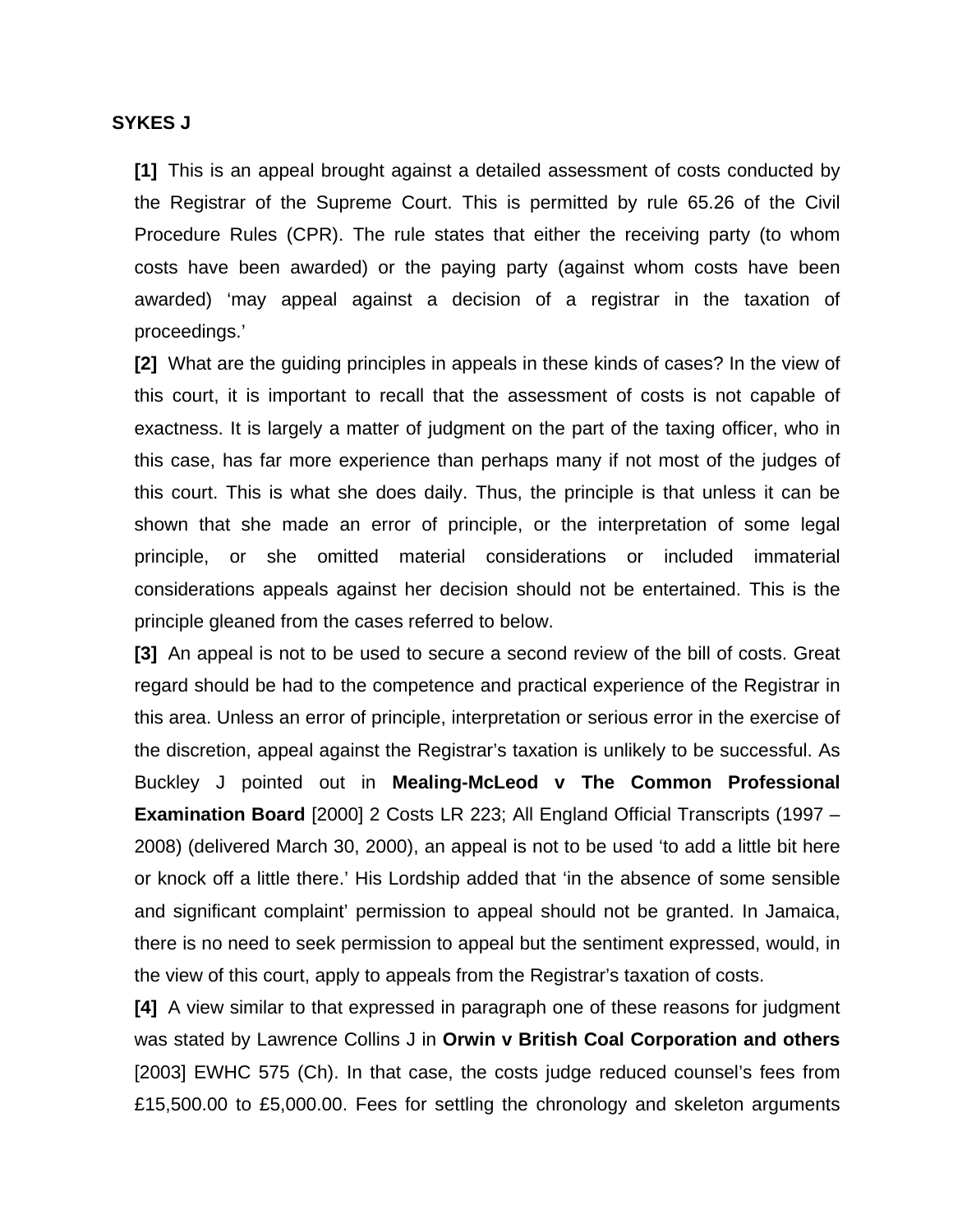were also disallowed. An appeal followed. His Lordship dismissed the appeal because '[t]here was no error of principle, or other error which justified the intervention of the appeal court.'

**[5]** Simon J put the matter in even stronger and more definitive terms. His Lordship held that there 'is a well-established principle that this court will not permit appeals on questions which are ultimately matters of judgment for the costs judge' (**Kris Motor Spares Ltd v Fox Williams LL** [2010] Cost LR 620 [55]).

#### **The submissions**

**[6]** Turning now the submission in this case. Mr Jones, on behalf of the appellant, argued that

- a. The reduction of fees of Queen's Counsel from \$25,000.00 an hour to \$18,000.00 an hour and junior counsel from \$16,000.00 an hour to \$14,000.00 an hour was unreasonable;
- b. The reduction by the Registrar of costs to a figure below even that set by the paying party was unreasonable.

**[7]** The submission was that the special costs certificate for two counsel having been granted then that fact, without more, was justification for the hourly rates sought. The fact of the reduction was in and of itself proof of unreasonableness on the part of the Registrar and therefore this court should interfere.

**[8]** In respect of the reduction of costs below that put forward by the paying party, the developed submission was that the paying party had one figure and the receiving party had a higher figure. Therefore this was the parameter within which the Registrar ought to have operated and once she went below the floor sum of paying party, she was irrational and unreasonable.

### **Response to the submissions**

**[9]** This court unhesitatingly rejects these propositions. There is nothing which binds the Registrar to the figures proposed by any of the parties to an assessment of costs. Simply to say that the Registrar should not have arrived at the figure she did is not sufficient to warrant interference with her decision. There is nothing to show that the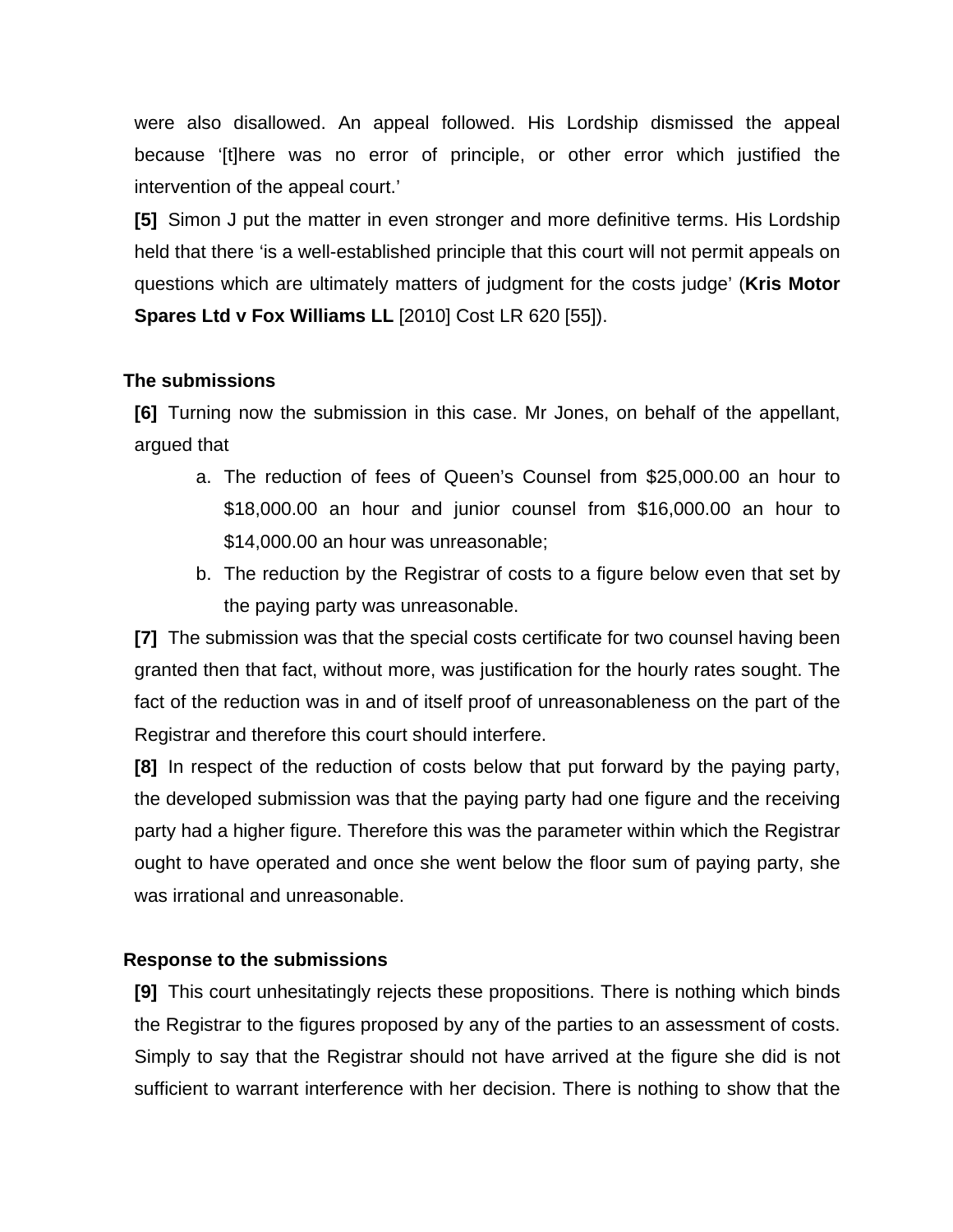Registrar (and it certainly was not presented to this court) was shown evidence of what the usual rates were for Queen's Counsel and a junior where a special costs certificate was granted by the judge who heard the matter so that the amount of the reduction could be placed in some perspective. There is no dispute here over principle or interpretation of law. It is really a dispute over the exercise of a discretion which the Registrar undoubtedly had power to make the decision she did having regard to all the circumstances of the case presented to her. These courts do not set aside the Registrar's assessment merely because a judge of the Supreme Court may or would have arrived at a different decision. This appeal therefore fails.

#### **A procedural point**

**[10]**Before ending a word must be said about the procedure for appeal. Rule 65.28 (2) of the CPR states that the appellant, in his appeal notice '**must** (a) specify each item in the taxation which is appealed; and (b) state the grounds of the appeal in respect of **each** item' (emphasis added).

**[11]**When the omission to comply with the rule was brought to the attention of Mr Jones, his response was to seek refuge in rule 26.9 which provides that failure to comply with a rule, practice direction or court order does not invalidate any step taken in the proceedings, unless the court so orders.'

**[12]**It is not sufficient to point to this rule. Had the matter been more complicated it might have necessitated an adjournment and in view of this court, had this been the case, a strong case for a wasted costs order against the attorney would be possible. The client could not be expected to know this kind of minutiae and its implications. An appeal against a detailed taxation, where the parties in the primary litigation are represented by counsel, would largely be attorney driven and it is he or she who would be expected to know which item is being appealed and the reasons for the appeal.

**[13]**This court is of the view that the procedural steps for taxation appeals must be complied with because it points the respondent and the court to the specific item in issue and the basis for the challenge. With this high degree of specificity, it may be that the respondent agrees and the appeal can be disposed of without a full hearing.